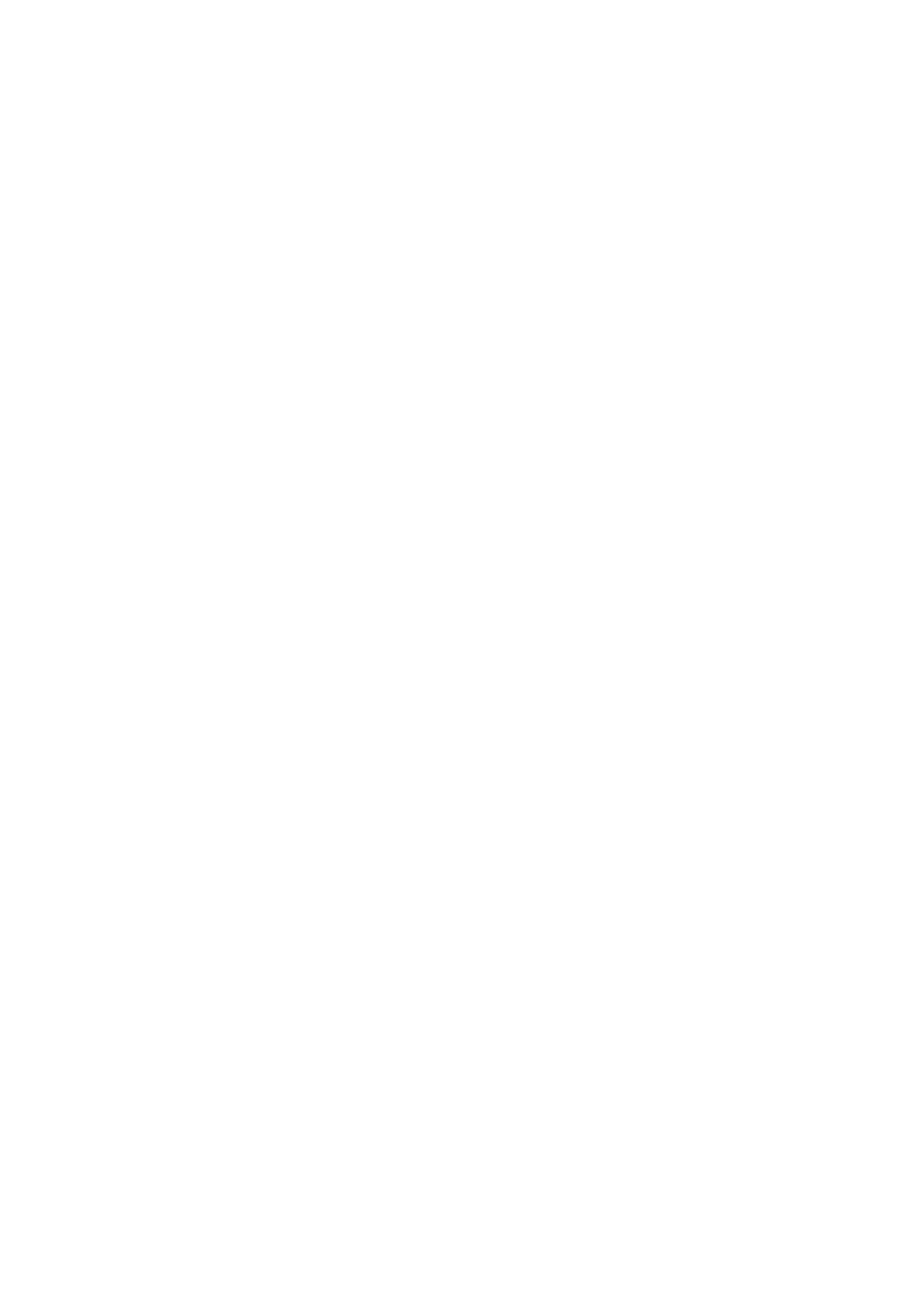### **In the case of E.M. and Others v. Norway,**

The European Court of Human Rights (Fifth Section), sitting as a Chamber composed of:

Síofra O'Leary, *President,* Mārtiņš Mits, Ganna Yudkivska, Lətif Hüseynov, Lado Chanturia, Mattias Guyomar, *judges,* Anne Grøstad, *ad hoc judge,*

and Victor Soloveytchik, *Section Registrar,*

Having regard to:

the application (no. 53471/17) against the Kingdom of Norway lodged with the Court under Article 34 of the Convention for the Protection of Human Rights and Fundamental Freedoms ("the Convention") by a Czech national, Ms E.M., in her name and also on behalf of her two minor children, B and C ("the applicants"), on 18 July 2017;

the decision to give notice to the Norwegian Government ("the Government") of the complaint concerning Article 8 of the Convention and to declare the remainder of the application inadmissible;

the decision not to have the applicants' names disclosed;

the decision to give priority to the application (Rule 41 of the Rules of Court);

the observations submitted by the Government and the observations in reply submitted by the applicants;

the comments submitted by the Government of the Czech Republic, who had exercised their right to intervene pursuant to Article 36 § 1 of the Convention;

the comments submitted by the Government of the Slovak Republic and the organisation the Ordo Iuris Institute for Legal Culture, who were granted leave to intervene by the President of the Chamber;

Considering that on 13 August 2021 the President of the Chamber decided to appoint Ms Anne Grøstad to sit as an ad hoc judge (Rule 29);

Having deliberated in private on 14 December 2021,

Delivers the following judgment, which was adopted on that date:

## **INTRODUCTION**

1. The case concerns a complaint under Article 8 of the Convention in relation to proceedings in which it was decided not to lift a care order in respect of the first applicant's two children, the second and third applicants; to withdraw the first applicant's parental responsibilities in respect of her two children; and to refuse her contact rights in respect of her children.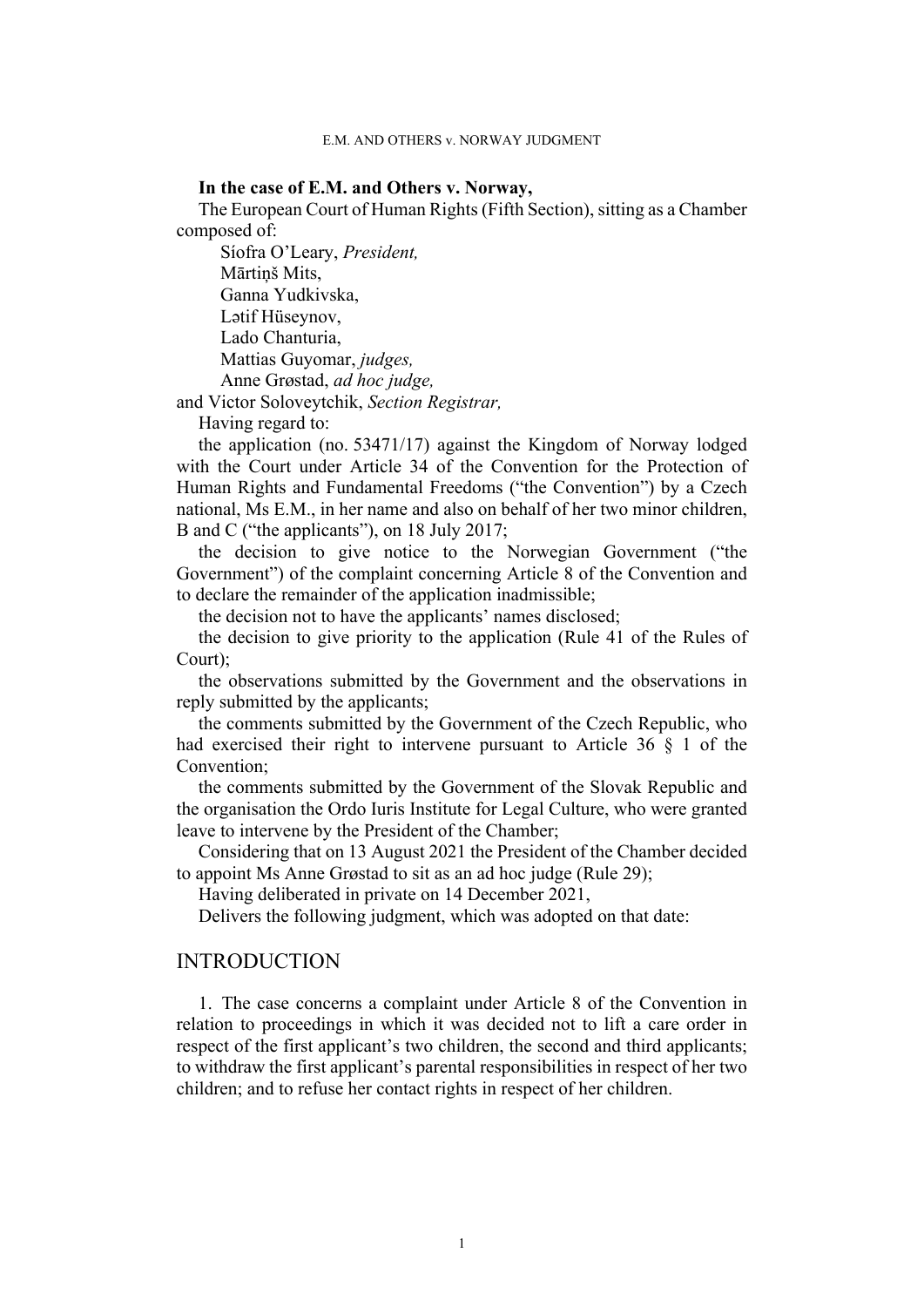## THE FACTS

2. The first applicant was born in 1976 and the second (B) and third (C) applicants in 2005 and 2008 respectively. They were represented by Ms D. Boková, a lawyer practising in Prague.

3. The Norwegian Government ("the Government") were represented by Mr M. Emberland of the Attorney General's Office (Civil Matters) as their Agent, assisted by Ms E. Sawkins Eikeland, attorney at the same office.

4. The facts of the case, as submitted by the parties, may be summarised as follows.

### I. BACKGROUND

5. The first applicant moved to Norway in 2005 to live with A, also a Czech national, who had been residing in Norway since 1986. Together they had the two aforementioned children (sons), both of whom were born in Norway and have lived most of their lives there.

<span id="page-3-0"></span>6. The children were placed in emergency care on 20 May 2011 because of concerns relating to sexual abuse and violence. The first applicant and A began to live apart, and in that context arranged that the first applicant would have daily care of the children. In the following period, the children remained in emergency care partly on the basis of agreement between the child welfare services and their parents. At first the applicant had weekly contact sessions with the children, and later on sessions twice a week, until contact was stopped at the end of August owing to the children having made further statements which raised concerns about sexual abuse, and a police investigation was instituted. During the autumn of 2011 the first applicant filed for separation from A.

<span id="page-3-1"></span>7. On 8 February 2012 the County Social Welfare Board (*fylkesnemnda for barnevern og sosiale saker*) decided to take B and C into public care and to place them in a foster home. The Board found that both children had been subjected to serious neglect and that they had been physically abused. It did not find it necessary to assess further whether and to what extent they had been subjected to sexual abuse. In addition, the Board concluded that it was highly likely that the children, if they were to be returned to the first applicant, would be placed in a situation of serious neglect. Although the Board noted that there was much to indicate that the placement could end up being long term, it would not rule out, however, that the first applicant could become capable of taking care of the children. As to contact rights, the Board found that, on the basis of the situation as it was at the time and what the children themselves had said, the first applicant was to be granted contact rights of two hours, four times a year, under supervision, while A was not granted any contact rights.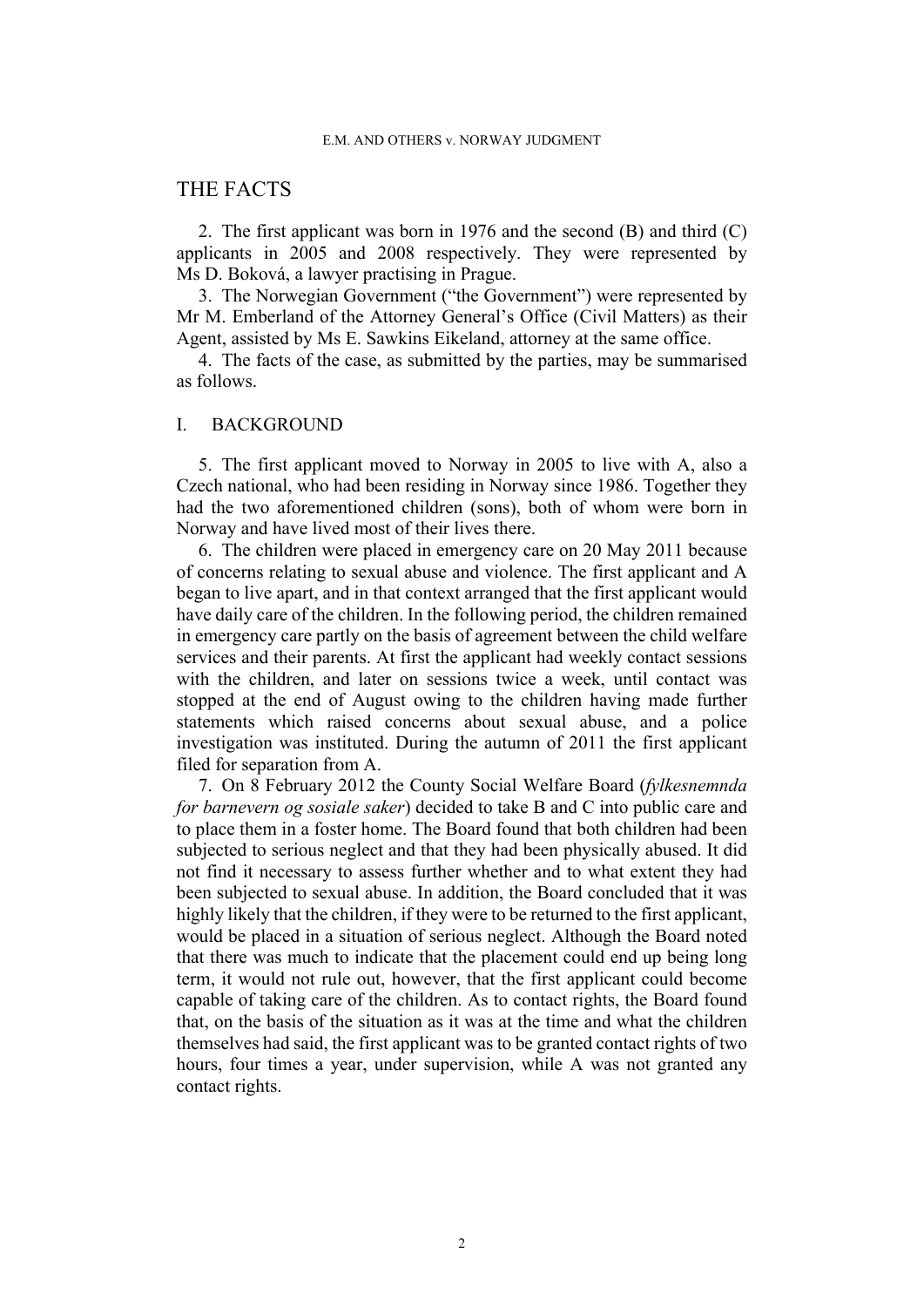8. B and C were subsequently placed in their respective foster homes during the spring of 2012.

<span id="page-4-0"></span>9. The Board's decision was brought before the District Court (*tingrett*), which held a hearing from 27 to 30 June 2012. On 4 July 2012 the court upheld the Board's decision, with the exception of the first applicant's contact rights, which it withdrew. The District Court found it to be clear that the children had lived in a care situation which had serious deficiencies, and that they had been subjected to physical punishment beyond what could be characterised as symbolic slapping. It reads in the judgment that C had started a contact session with the first applicant by telling her not to hit him. The District Court also found it probable that A had sexually abused the children and that the first applicant had been aware of the abuse, even having observed it sometimes, and that the children had seen her in these situations. According to the judgment, when they had been in emergency foster care, both B and C had given detailed descriptions of serious sexual abuse by A and of how the first applicant had not stopped him. Staff at the kindergarten had before the District Court explained that they had reacted to bodily findings indicating the same types of abuse. As to whether the first applicant had actively participated in the sexual abuse, the District Court did not find it necessary to come to a conclusion on that issue. The first applicant's contact rights were withdrawn on the basis of an assessment in which importance was attached to the first applicant's behaviour during the contact sessions, the children's attitude to the contact sessions, their stress reactions and their association of the first applicant with violence and sexual abuse. Given the fear and uncertainty that the children experienced in connection with the contact sessions, the District Court considered that it would not be justifiable for them to be continued at that time.

<span id="page-4-1"></span>10. The parents appealed against the refusal of contact rights to the High Court (*lagmannsrett*), which granted leave to appeal to the first applicant only. It heard the case from 19 to 21 February 2013 and, on 4 March 2013, reversed the District Court's decision and granted the first applicant contact rights for two hours, twice a year, under supervision. In its decision the High Court noted that, although its finding was not decisive, it did not find that there were sufficient grounds to believe that the first applicant had sexually abused the children, nor that she had been aware of A's abuse and had failed to intervene. It stated that beyond referring to the fact that the cases against the parents had been dropped, there were no grounds for the High Court to carry out a further examination of those issues. The High Court did, however, find that the first applicant had failed to shield the children from A's abusive behaviour, that she had slapped the children and caused them significant fear, and that she had been jointly responsible for the neglect they had suffered. On the basis of assessments from two experts in psychology, the High Court also found that the first applicant had fallen short with regard to carrying out contact sessions which could have been beneficial to the children. The first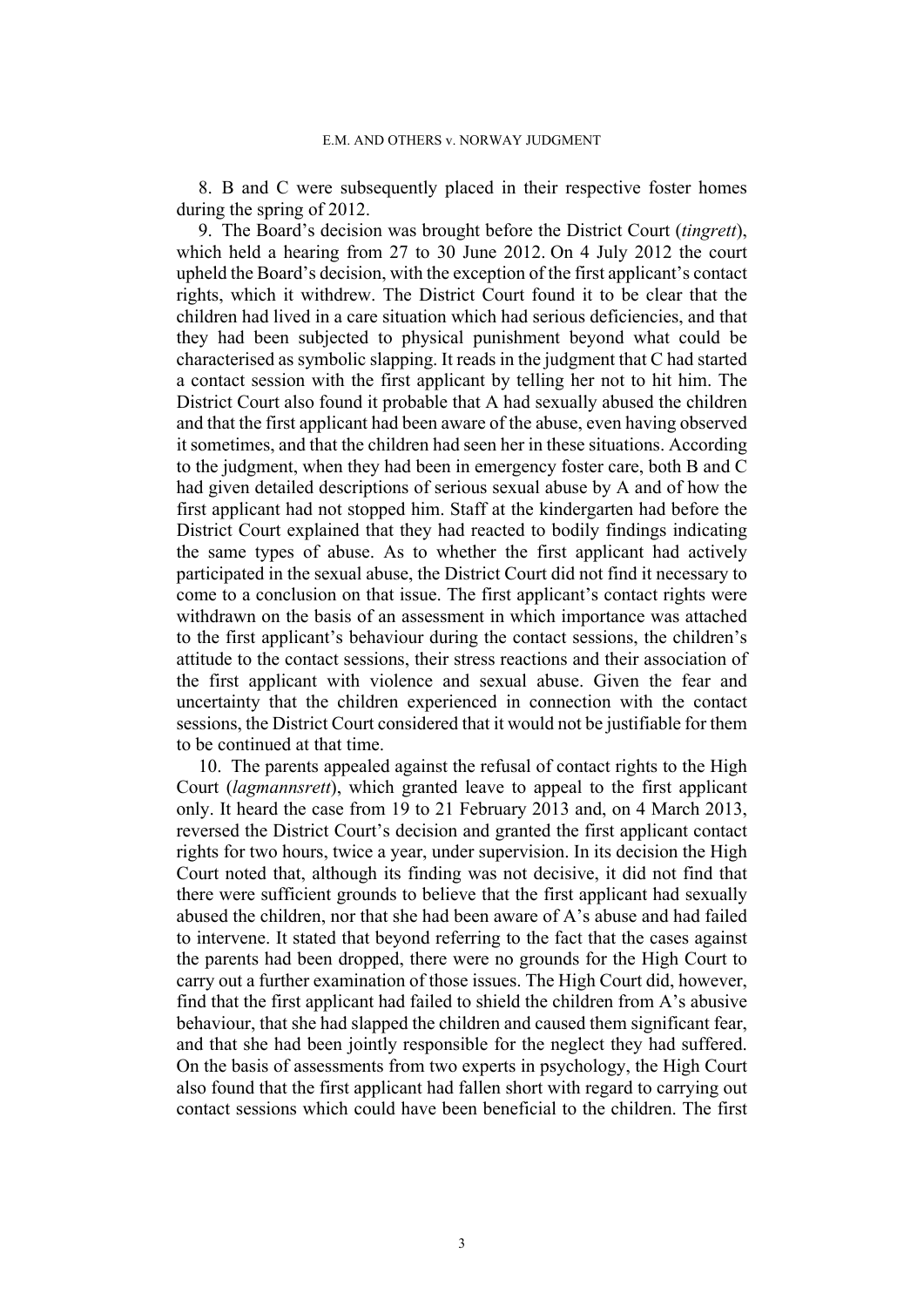applicant was considered as resourceful and with potential to create good contact with the children in the future. In order to succeed in doing so and to increase the amount of contact sessions in the longer-term she would however have to change focus from herself to the children. The children had experienced despair and fear which would take time to overcome, and, although it would be hurtful for the first applicant, she would have to develop the ability to behave in a manner that would support the children feeling safe in that they would be cared for in the foster home in the future. As it would probably be a matter of long-term fostering, the purpose of contact sessions would principally be to give the children sufficient knowledge of their mother, in so far as their daily care and attachment would be with their foster parents. The High Court had doubts about the amount of contact which would be appropriate, in particular given the children's reactions to the contact sessions, but also emphasised that it was important not to fail to appreciate the positive potential in keeping contact between the children and their mother and her family.

<span id="page-5-1"></span>11. Leave to appeal to the Supreme Court (*Høyesterett*) was refused by the Supreme Court's Appeals Committee (*Høyesteretts ankeutvalg*) on 21 May 2013. In the minutes of a meeting held between the child welfare services and the first applicant and her lawyer in the meantime, on 28 January 2013, it reads among other things that the first applicant, contrary to the advice of her lawyer, refused to give out the children's passports, as she followed instead the advice of a children's organisation in the Czech Republic and a minister. Moreover, it reads that the first applicant wanted to have her contact sessions filmed and that she recorded phone conversations, as she distrusted the child welfare services. According to the minutes she stated that she would cooperate, if she were given contact.

<span id="page-5-2"></span>12. On 26 August 2014 this Court, sitting as a Committee of three judges, declared the first applicant's application concerning the above facts and the proceedings that ended with the decision of the Supreme Court's Appeals Committee of 21 May 2013, particularly the decision to limit the first applicant's right to contact with the children, inadmissible.

### II. THE PROCEEDINGS IN 2014-2017

<span id="page-5-3"></span>13. On 10 December 2014 the first applicant applied to have the care order in respect of the children lifted. The child welfare services applied for its continuation. They additionally applied for the removal of the first applicant's parental responsibilities in respect of both children, refusal of contact rights for the first applicant and A in respect of B, and authorisation of adoption in respect of C.

<span id="page-5-0"></span>14. The Board appointed a representative for the children, I.M., who held a conversation with them. The case was then heard from 15 to 17 September 2015. The Board's bench comprised a chairperson who was qualified to act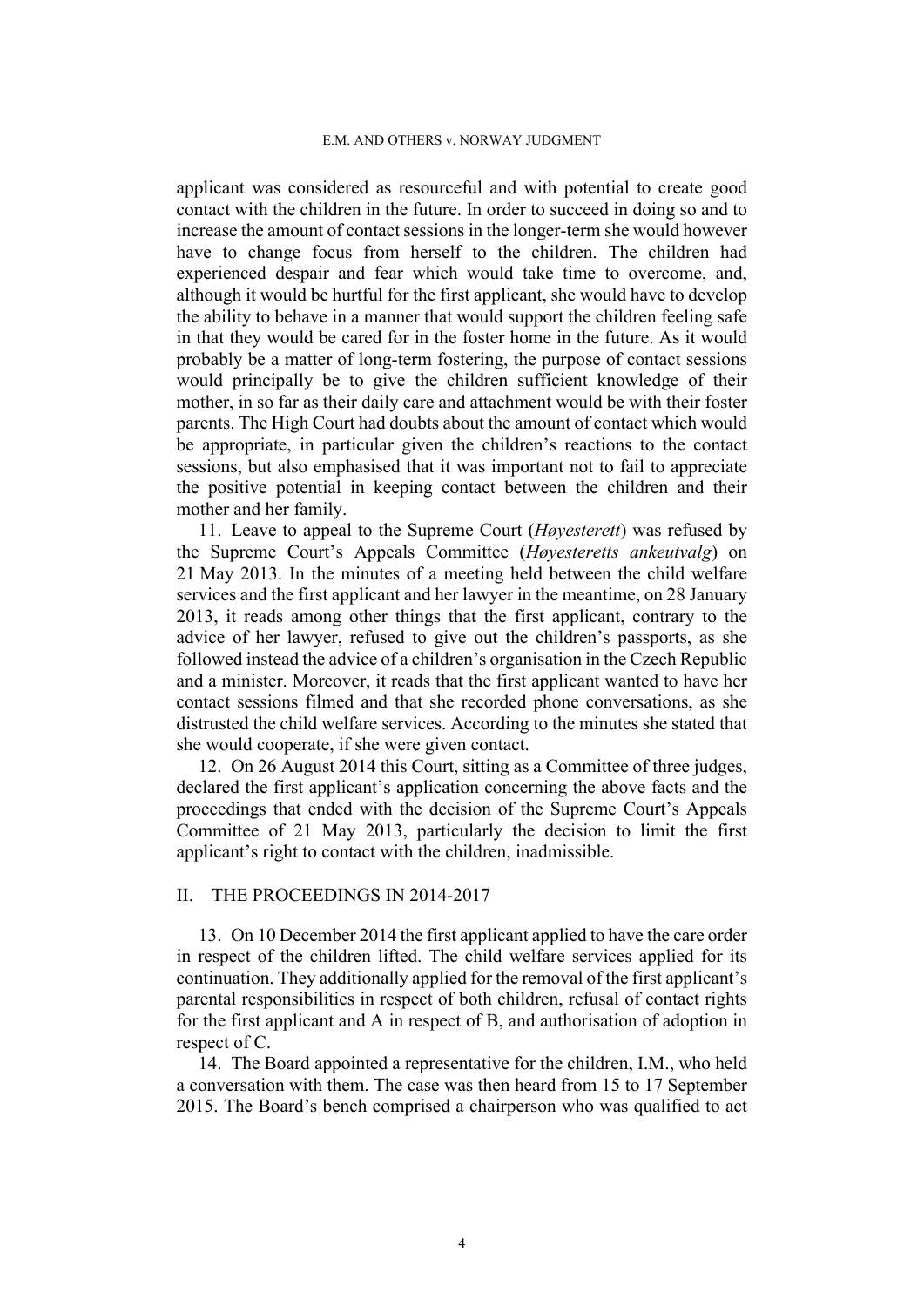as a professional judge, a psychologist and a lay person. The first applicant and A were present with their legal counsel and gave evidence. I.M. also gave evidence during the hearing. In its decision of 24 September 2015, the Board concluded that the care orders for B and C should not be lifted; the first applicant's parental responsibilities for B and C should be withdrawn; the first applicant should be refused contact with B; and C's adoption should be authorised. The decision to withdraw the first applicant's parental responsibilities in respect of B was justified by reference to how the first applicant had contributed to the children's case being exposed in different media hundreds of times, including with photos of the children in connection with texts about sexual violations. This had been a strain on B throughout and he followed the publicity closely on the Internet. Withdrawing the first applicant's parental responsibilities would make it more difficult for her to get access to documents and photos that she could give to media, making it possible for B to feel safer and calmer.

<span id="page-6-1"></span>15. The first applicant appealed against the Board's decision to the District Court on 18 October 2015. The District Court, composed of one professional judge, one lay person and one psychologist, heard eighteen witnesses in the hearings held from 25 to 27 May 2016. The first applicant and A were present with their respective counsel and gave evidence. The Czech Republic provided a written submission in the case. The children's representative, I.M., had given a written report and attended the hearing, where she elaborated on her report.

<span id="page-6-0"></span>16. The District Court delivered its judgment on 30 June 2016. Noting that it had to undertake a renewed assessment of all aspects of the case, it found that the first applicant's situation now was different than at the time of the placement. The first applicant's caring abilities had improved since the placement in 2012. B had also developed positively since the placement. He had become an age-appropriately active child with good social and cognitive skills. At the same time, however, he had significant problems and had been diagnosed with post-traumatic stress disorder (PTSD), which was considered to be due to complex and continued neglect. The psychologist who had made the diagnosis considered that he was not stable enough to begin confronting the trauma he had experienced and that any treatment could not begin before the pending case was over. She envisaged long-term treatment and said that, because of his diagnosis, he was in need of a particularly good care situation with security, stability and predictability. She also emphasised that those who were to take care of him and help him in regulating himself, could not be those who had created the trauma. C was considered an enlightened, extrovert and sociable boy with a broad emotional register and very good cognitive skills. He was not considered to have any particular challenges or problems, unlike his brother, and hence his care needs were not as extensive.

17. With regard to the children's views, the District Court found that B had clearly expressed, both verbally and physically, that he did not want to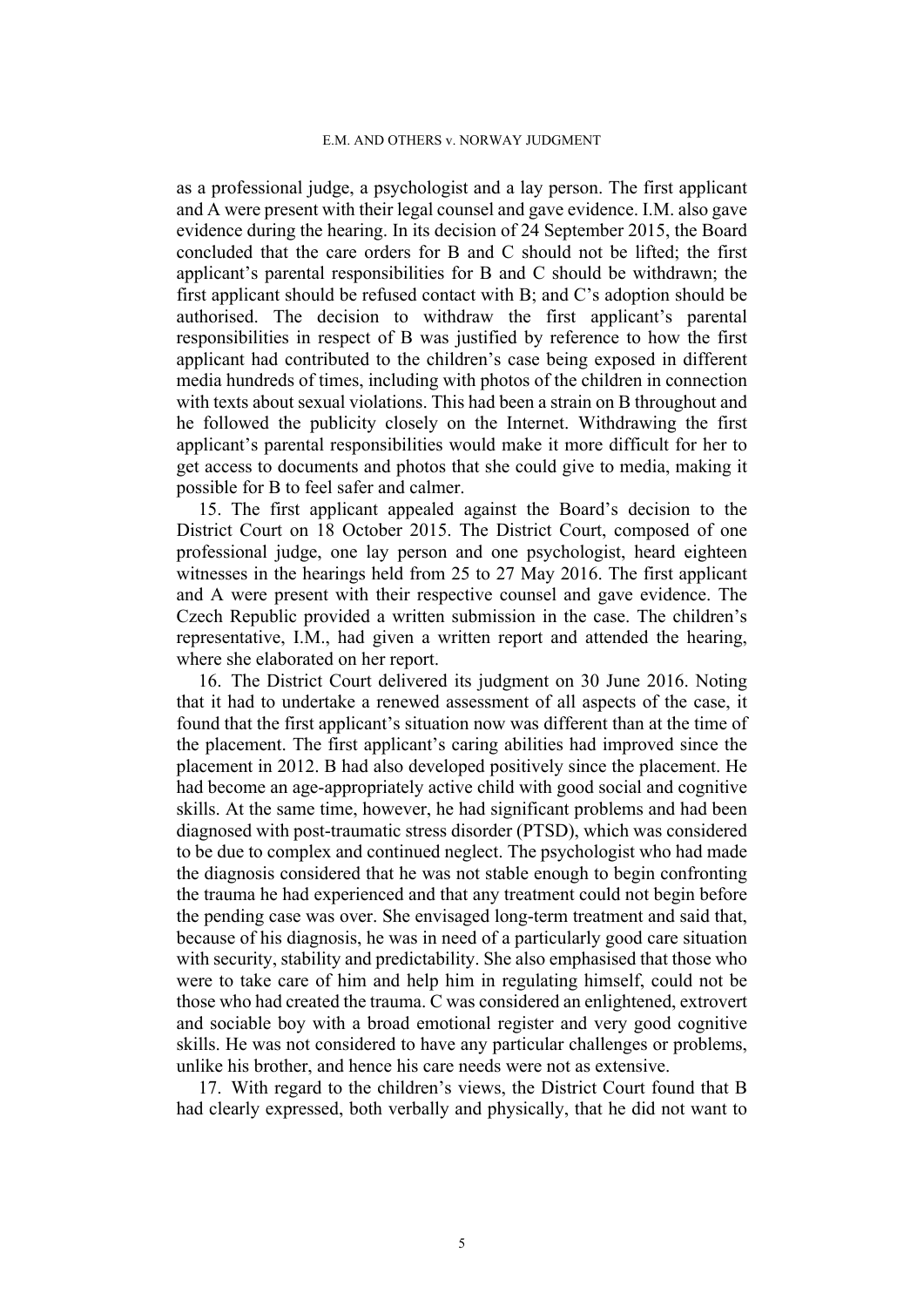move back to live with the first applicant. Among other things, in conversation with a psychologist, B had explained that he did not want to return to the first applicant because he had had painful experiences there which he thought about all the time. He had also said that he had been exposed to violence from A, and violence between the parents.

<span id="page-7-1"></span>18. As for C, the children's representative had noted the following in her report:

"He was honest and said that it was very difficult to talk about. He was restless on the couch, put his head towards the floor and did the most unbelievable things. He often did not reply to questions, and said that you have to know how hard it has been. He stated that it was just frustrating to think about and talk about. He did not know what to say. He did not want to talk about [the first applicant and A]. He did not want to have anything to do with them. They have lost all parent points. He wants to stay where he is because nobody is mean there."

19. The District Court additionally took note of issues relating to media exposure of the case. It is stated in the judgment that when the foster parents, upon having been contacted by media, had searched on the Internet, they had discovered photos and sensitive information about the children, including information about B's health situation. Parts of an expert report, which contained information about sexual abuse, and pictures of the children together with text about sexual abuse, had also been posted online. On the basis of an overall assessment, the District Court concluded that the first applicant could not provide the children with the care they needed, even with support measures, given the children's strong resistance to moving back in with her and her lack of comprehension of their needs.

<span id="page-7-0"></span>20. As to the care order in respect of B, the District Court particularly placed emphasis on B's views and the physical reactions he showed when the question of contact with the first applicant was raised. It also found that the first applicant had contributed to the neglect that B had suffered and thereby to his trauma, and referred in that context to the psychologist's statement that B's caregivers could not be those who had caused the trauma (see paragraph [16](#page-6-0) above). Moreover, while B had special care needs, the first applicant had shown little understanding of the reasons why B refused to meet her. The District Court also attached importance to B's primary attachment being to his foster home. Turning to C, he did not have the same care needs as his brother, and in addition had only a weak attachment to his mother. He had been only two and a half years old at the time of the placement, and the contact visits after this had been limited. C had also clearly stated that he did not want to move back to his mother, and the District Court found that his opinion in this regard was important. C had a strong attachment to his foster family and there was no doubt that removal from them would cause serious problems for him, including severe loss and profound grief. Given his strong ties to his foster family, the court found that a return to the first applicant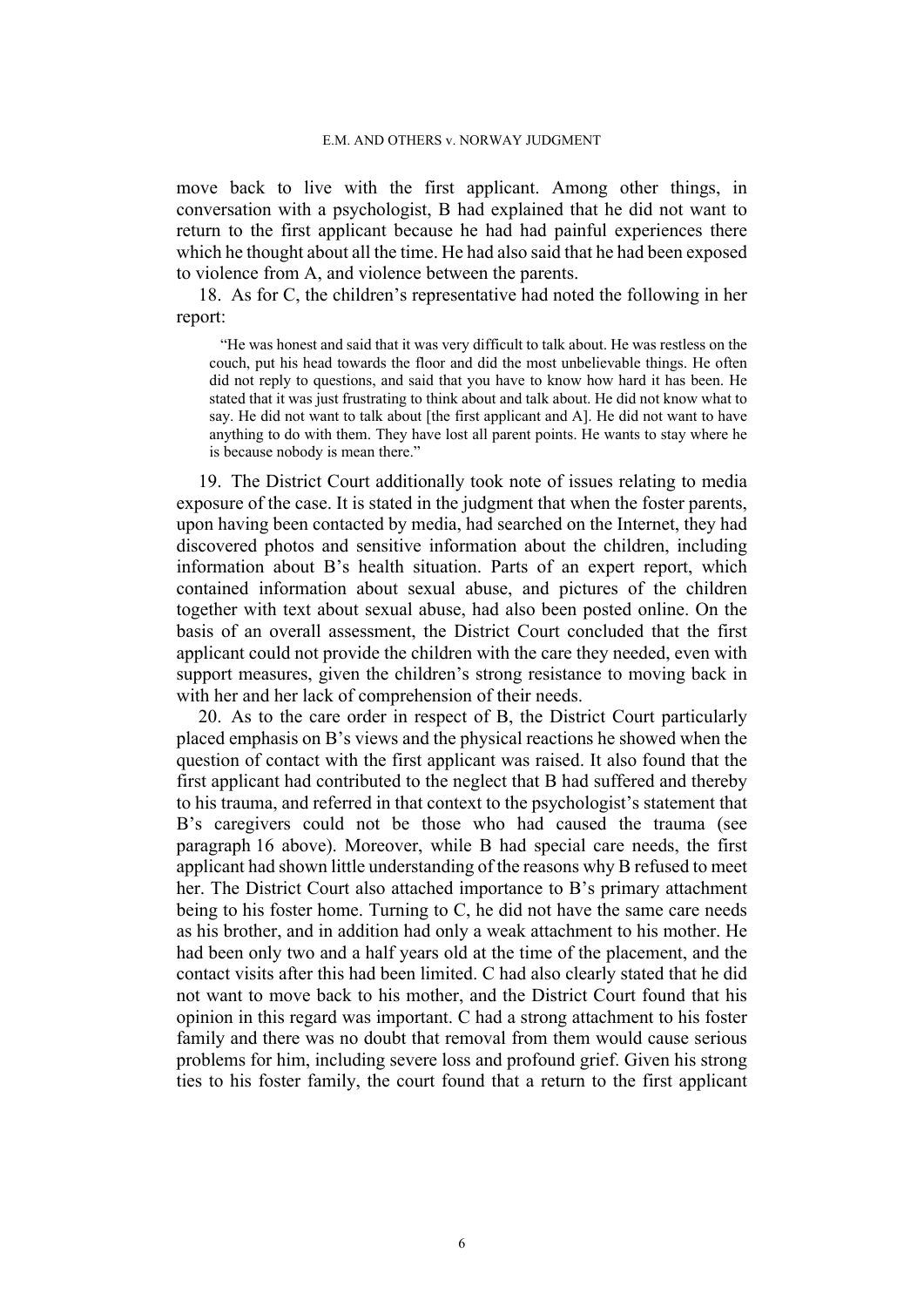would cause problems exceeding what could normally be expected for a long-term placement and was thus clearly not in his best interests.

<span id="page-8-0"></span>21. With respect to the first applicant's parental responsibilities in respect of B, the District Court noted that the first applicant had published sensitive information about him on the Internet and had exposed him in the media. She had thus used the information which she had obtained through her parental responsibility in a way that had caused problems and concerns for B, and that would without doubt cause problems for him in the future. The court considered that, through her actions and testimony before the court, she had shown that she had not respected the children's rights. It added that B was, at the time, a patient at the Children and Youth Psychiatric Outpatient Clinic, and the first applicant would, on account of her parental responsibilities, have access to sensitive information stored by the clinic. In order to safeguard B's right to privacy and his best interests overall, it was necessary to prevent the first applicant from publishing additional information about him. In that context, the court took into account Article 8 of the Convention, and the Convention on the Rights of the Child.

22. As to the refusal to grant the first applicant contact rights in respect of B, the District Court noted that this was a very serious interference which required special and compelling reasons, and that the decision in this regard had to be based on a concrete, comprehensive assessment where the child's best interests were a primary concern. It noted that in previous decisions the placement had been found to be long term for both children, and found that this was still the case for B. The aim of contact visits would be for B to have knowledge of his parents and family. The absence of contact with his biological parents would deprive him of the opportunity this would provide to experience the culture he was born into, and this would constitute an interference with his rights according to the Convention on the Rights of the Child.

<span id="page-8-1"></span>23. B had, since March 2013, had a few supervised contact visits with the first applicant, and the foster home had explained that he was afraid to be alone with her. The child welfare services and the foster home had tried to encourage B to have contact with the first applicant but he had agreed to this only reluctantly. He had demanded that the child welfare services provide for his safety during contact visits, and after a contact visit he had said that they had broken their promise. He had also told the child welfare services that he did not want to see his mother, and that if she loved him, she would leave him in peace. According to several witnesses, including B's appointed spokesperson, when the topic of contact visits was raised, B would have physical reactions such as uncontrolled perspiration, his body would start shaking and he showed visible bodily anxiety. B had himself described this as a feeling of pain in his whole body and in particular in the chest and throat. On 9 March 2015 staff at the child welfare services had found that his reactions were so serious that forcing further contact would entail an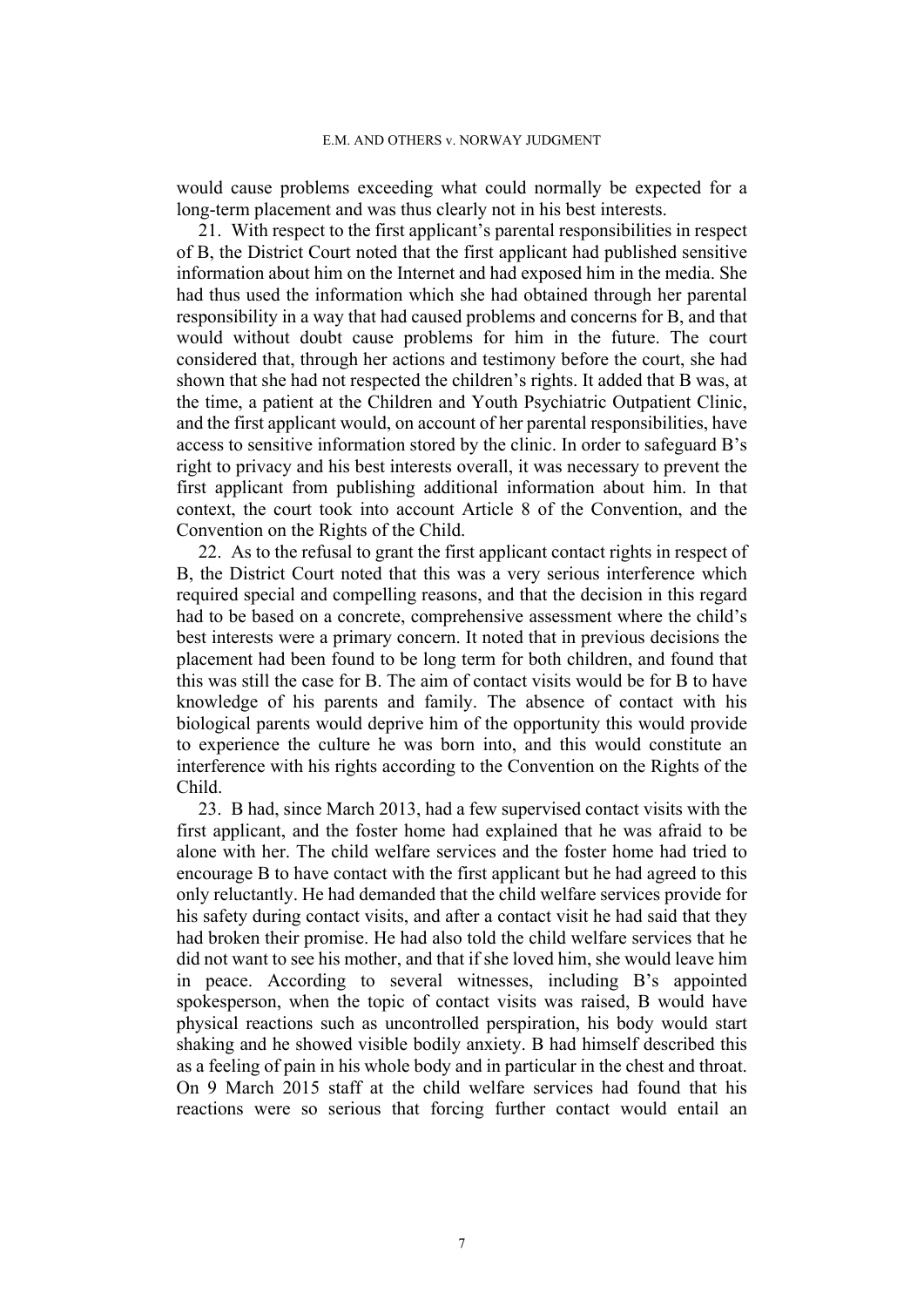immediate risk to his health. Given the above-mentioned facts, the District Court found that it was adequately proved that there were special and compelling reasons to refuse contact rights. Continuing contact visits against B's expressed wishes would entail a risk to his health and would clearly be contrary to his best interests. The court assessed that a refusal of contact rights in the present case was not in breach of the Convention or the Convention on the Rights of the Child, as B had a human rights-based entitlement to protection against being exposed to harmful acts, and this right had to supersede the right of contact with his biological parents and knowledge of his cultural background. On the same grounds, it found that it would be irresponsible to oblige B to have any form of contact with the first applicant. While it was important that B gained knowledge of Czech culture and language, ensuring this by way of contact with the first applicant would be at odds with his best interests at the present time, and the latter had to prevail.

24. On the topic of C's adoption, the District Court noted as a starting point that the family ties that would be severed by an adoption were protected under Article 8 of the Convention, and the Norwegian Constitution, and that for a child to be adopted was an intrusive measure which could only be granted if it were in his or her best interests. It went on to highlight that, in the present case, there were many factors which indicated that it would be in C's interests to be adopted. He had a strong attachment to the foster home and adoption would ensure a stronger affinity with it and greater security with regard to future developments. The arguments that weighed against adoption were the severance of ties to his biological family that adoption would entail; the ties to his brother B were considered to be of particular importance. Against that background, the District Court concluded that authorisation for adoption should not be given.

<span id="page-9-1"></span>25. On the question of the removal of the first applicant's parental responsibilities in respect of C, the court found that the same reasons for removing her parental responsibilities in respect of B were applicable to C. While C, at the time, did not have any knowledge of what his mother had posted on the Internet about him, he would soon reach an age where he would have access to the Internet and other media, and the same concerns would then apply to him. It was found to be of as much importance for C as for B that the first applicant should not be given access to information which could allow her to exercise her parental responsibilities in a manner clearly contrary to his rights.

<span id="page-9-0"></span>26. As to contact rights in respect of the first applicant, the District Court noted that memos from the child welfare services concerning the contact visits conducted with the first applicant had overall been positive. However, the foster home had reported that C had had adverse reactions and that, prior to the visits, he had been reluctant and had not wanted to go if his brother was not going to be there. The foster home had, despite this, succeeded in convincing him. After the visits he had been agitated and anxious and had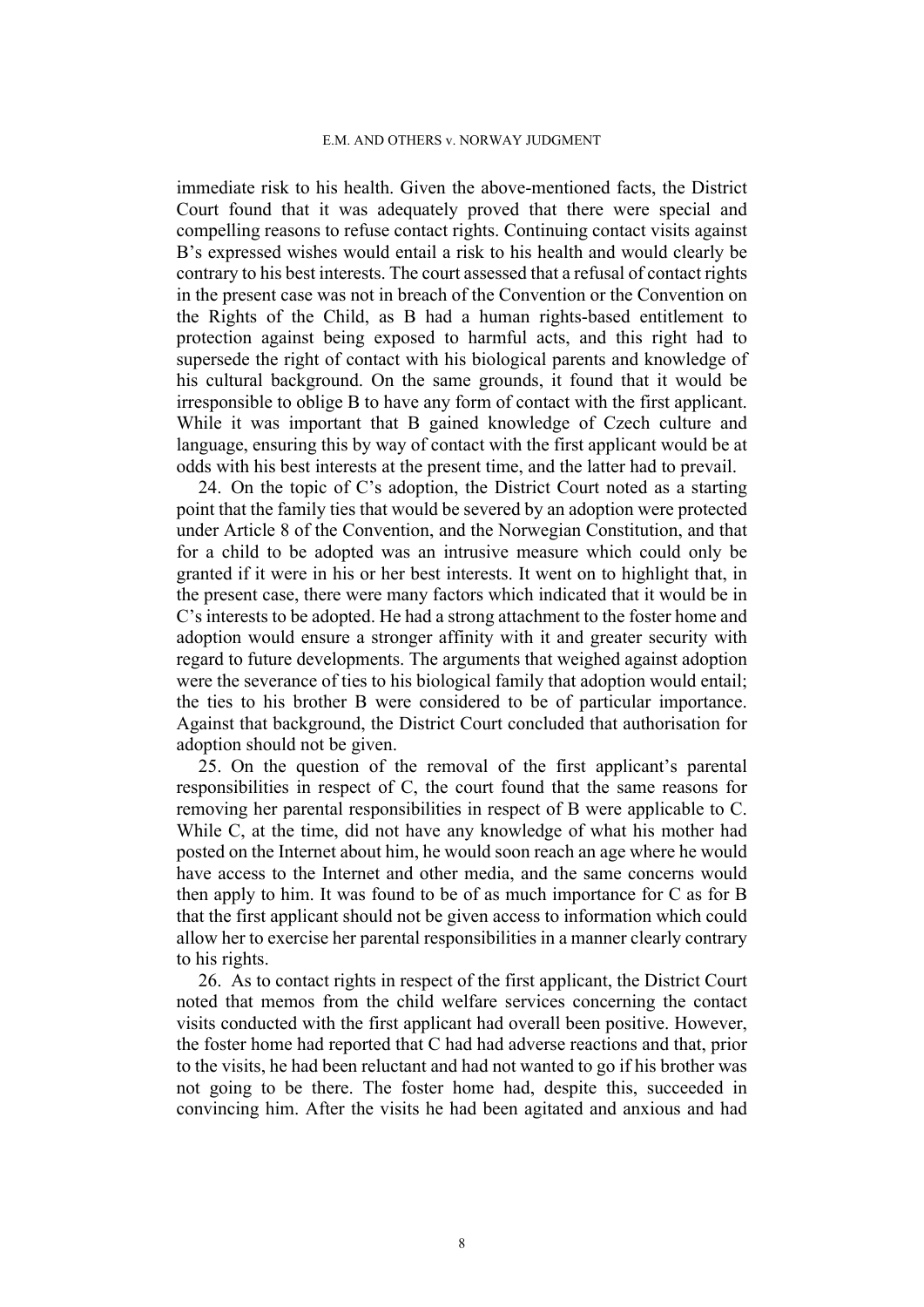had trouble sleeping. He had had further strong adverse reactions and had defecated in his pants. The District Court took note of there having been long gaps between the contact visits; thus it was only natural that C would to some extent be reserved to begin with. Moreover, the contact visits had taken place in a slightly artificial situation with representatives from the child welfare services present and security measures in place. Yet, in conclusion, even though the contact visits had been conducted in an acceptable manner, it was not in C's best interests to have contact visits with the first applicant at that time. The District Court attached decisive importance to the reactions that C had shown before and after the visits, which were considered serious and clearly beyond what could be expected for children in relation to contact visits.

27. The first applicant appealed to the High Court against the District Court's judgment. A lodged an ancillary appeal in respect of the refusal to grant him contact rights. The Czech Republic also intervened in support of the first applicant.

28. In a decision of 28 November 2016 the High Court unanimously refused the parents leave to appeal in respect of their respective appeals.

29. The first applicant appealed to the Supreme Court against the High Court's refusal to grant leave to appeal.

<span id="page-10-1"></span>30. On 24 January 2017 the Supreme Court's Appeals Committee dismissed the appeal, finding that it had no prospects of success.

## RELEVANT LEGAL FRAMEWORK

<span id="page-10-0"></span>31. Under section 4-12 of the Child Welfare Act of 1992 (*barnevernloven*), a child may be taken into public care if there are serious deficiencies in the daily care of the child or in relation to the personal contact and security needed by the child according to his or her age and development. Under section 4-21 the parties may request the County Social Welfare Board to discontinue the public care provided that at least twelve months have passed since the Board or the courts last considered the matter. Contact rights between a child in public care and his or her parents are regulated by section 4-19, in accordance with which the extent of contact rights is decided by the Board. By virtue of the same provision, the private parties can require that contact rights also be reconsidered by the Board, provided that at least twelve months have passed. Under section 4-20 the Board may withdraw parental responsibilities and consent to adoption if the parents will be permanently unable to provide the child with proper care, or if the child has become so attached to people and the environment where he or she is living that removing the child may lead to serious problems for him or her.

32. Paragraphs 1 and 2 of Article 3 and Article 12 of the United Nations Convention on the Rights of the Child, concluded in New York on 20 November 1989, contain the following: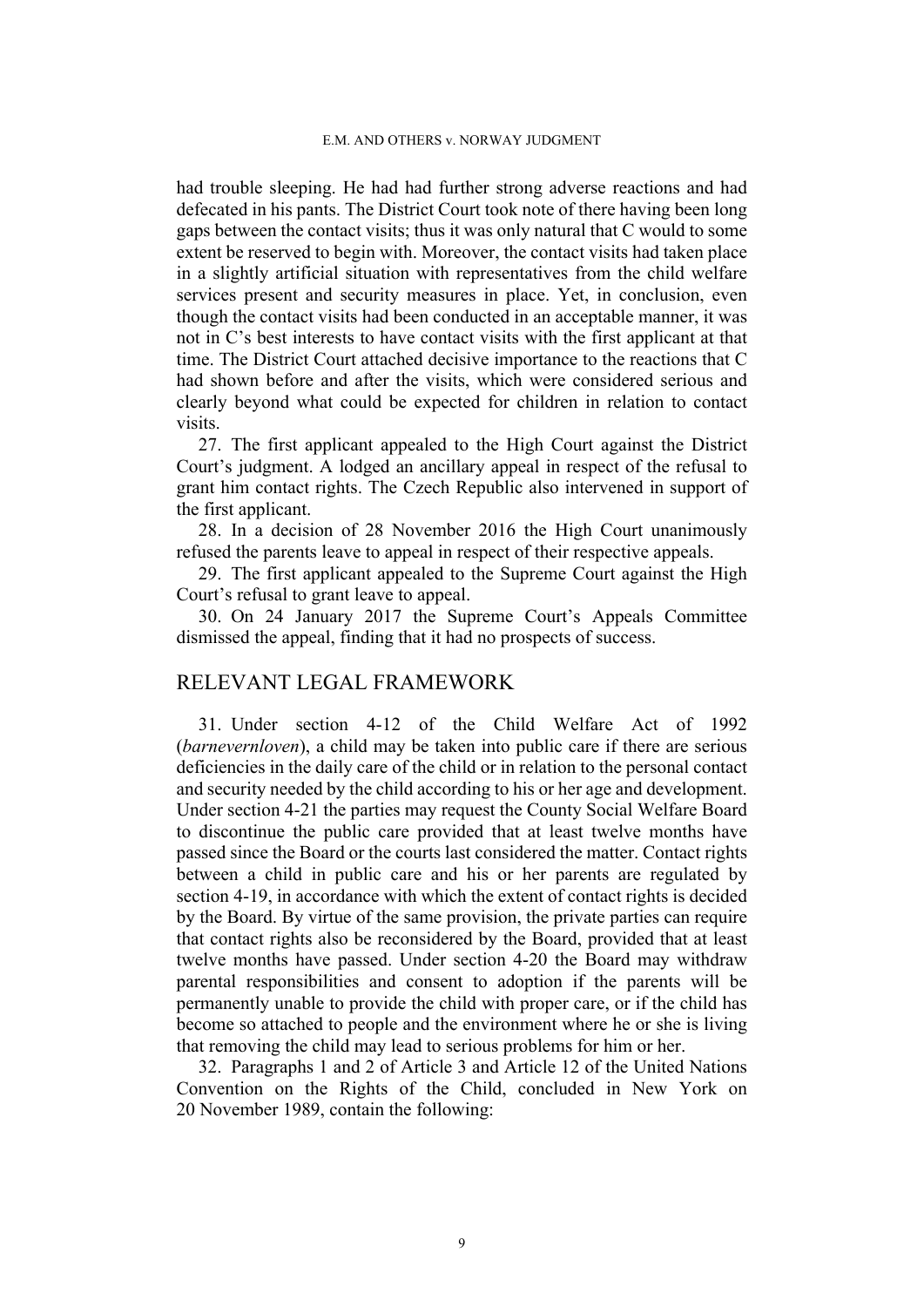#### **Article 3**

"1. In all actions concerning children, whether undertaken by public or private social welfare institutions, courts of law, administrative authorities or legislative bodies, the best interests of the child shall be a primary consideration.

2. States Parties undertake to ensure the child such protection and care as is necessary for his or her well-being, taking into account the rights and duties of his or her parents, legal guardians, or other individuals legally responsible for him or her, and, to this end, shall take all appropriate legislative and administrative measures."

#### **Article 12**

"1. States Parties shall assure to the child who is capable of forming his or her own views the right to express those views freely in all matters affecting the child, the views of the child being given due weight in accordance with the age and maturity of the child.

2. For this purpose, the child shall in particular be provided the opportunity to be heard in any judicial and administrative proceedings affecting the child, either directly, or through a representative or an appropriate body, in a manner consistent with the procedural rules of national law."

## THE LAW

### ALLEGED VIOLATION OF ARTICLE 8 OF THE CONVENTION

33. The applicants complained that the decision not to lift the care orders in respect of the second and third applicants, to deprive the first applicant of her parental responsibilities in respect of the second and third applicants, and to refuse to grant the first applicant any contact rights in respect of the second and third applicants, had violated all three applicants' rights to respect for their family life as provided in Article 8 of the Convention, which reads as follows:

"1. Everyone has the right to respect for his private and family life, his home and his correspondence.

2. There shall be no interference by a public authority with the exercise of this right except such as is in accordance with the law and is necessary in a democratic society in the interests of national security, public safety or the economic well-being of the country, for the prevention of disorder or crime, for the protection of health or morals, or for the protection of the rights and freedoms of others."

### **A. Admissibility**

34. The Government contested the admissibility of the second and third applicants' complaint on the grounds that the first applicant did not have standing to complain on their behalf because there was a conflict of interest.

35. The first applicant, on behalf of herself and the children, submitted that the Government's objection should be rejected by reference to *Strand Lobben and Others v. Norway* ([GC], no. 37283/13, §§ 156-59,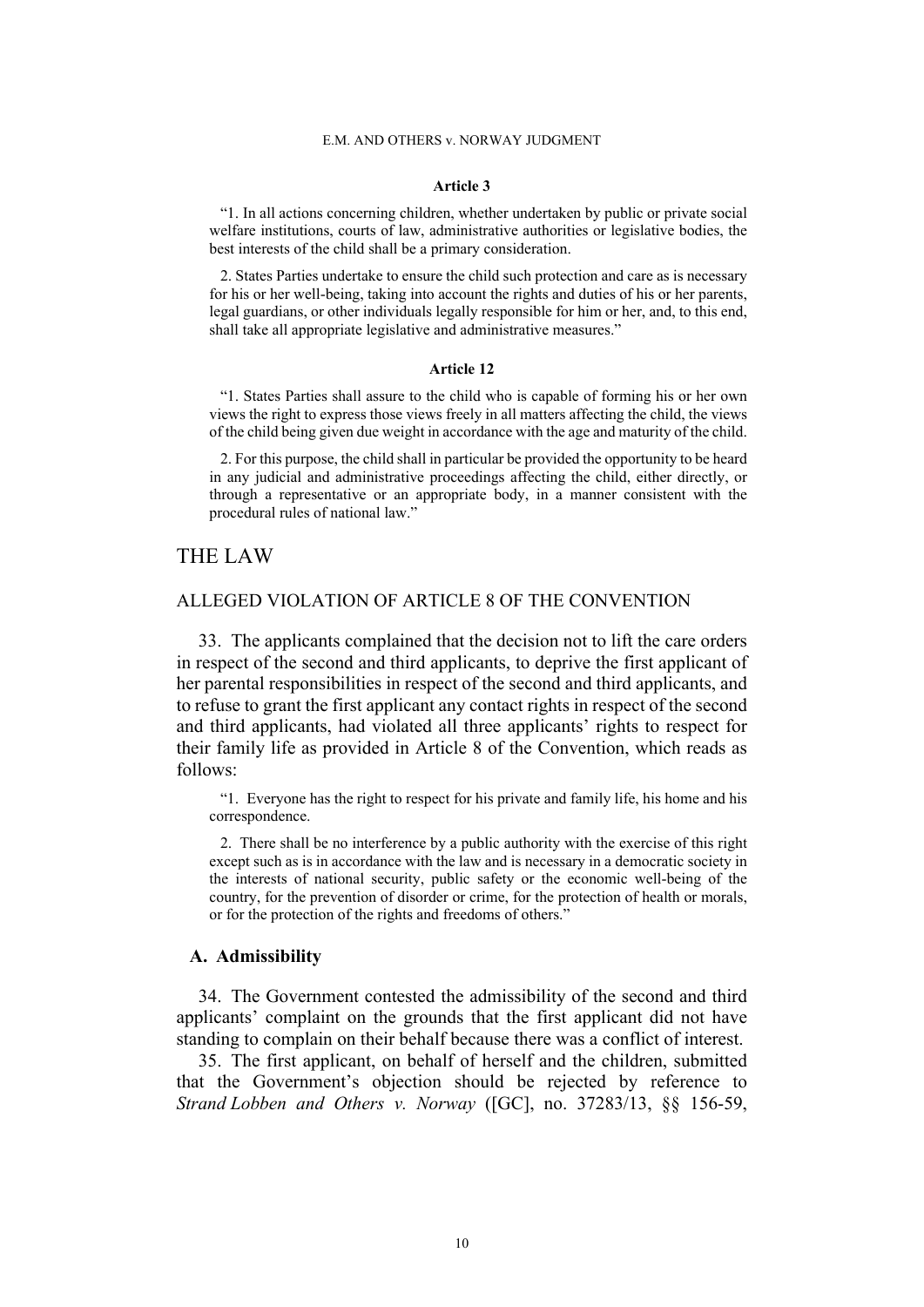10 September 2019). The Czech Government, a third-party intervener, joined the applicants' submissions on that point.

<span id="page-12-0"></span>36. The Court observes that a similar objection was submitted by the respondent Government in *Strand Lobben and Others* (cited above), and that it was rejected. The Court stated, however, in its judgment delivered in that case, that where an application has been lodged with it by a biological parent on behalf of his or her child, the situation may be that the Court identifies conflicting interests between parent and child, and that a conflict of interest is relevant to the question of whether an application lodged by one person on behalf of another is admissible (see *Strand Lobben and Others*, cited above, § 158). In the instant case, the Court finds that this matter is closely linked to the merits of the complaint and therefore joins the Government's preliminary objection to the merits.

37. In other respects, the Court notes that the complaint under Article 8 of the Convention is not inadmissible for being manifestly ill-founded within the meaning of Article 35 § 3 (a) of the Convention or on any other grounds. In so far as it has been lodged by the first applicant on her own behalf it must therefore be declared admissible.

### **B. Merits**

### *1. The parties' and third parties' submissions*

#### **(a) The applicants**

38. The first applicant argued that it was in the interests of the children to always take the least invasive measures, and that the key point was the right of children to be cared for by their biological parents. In the instant case, legal standards with respect to separation of children and biological parents and the best interests of children had been unambiguously breached.

39. In addition, the first applicant argued that rumours of her abusing her children had emerged but had not been thoroughly investigated. Expert opinions had been obtained, but they had not clarified matters, and had instead concluded that the first applicant had failed in bringing up the second and third applicants.

40. The first applicant further maintained that, instead of the authorities working with her in respect of how to bring up the second and third applicants, the latter had been left in foster care while their contact with the first applicant had been, at first, made completely impossible and, later, so limited that it could not be regarded as contact at all.

41. In the first applicant's view, the procedures in the instant case had not corresponded to the model procedures presented by the respondent State and had been in contradiction with the right to respect for family life. The domestic authorities had not only failed in their positive duty to take measures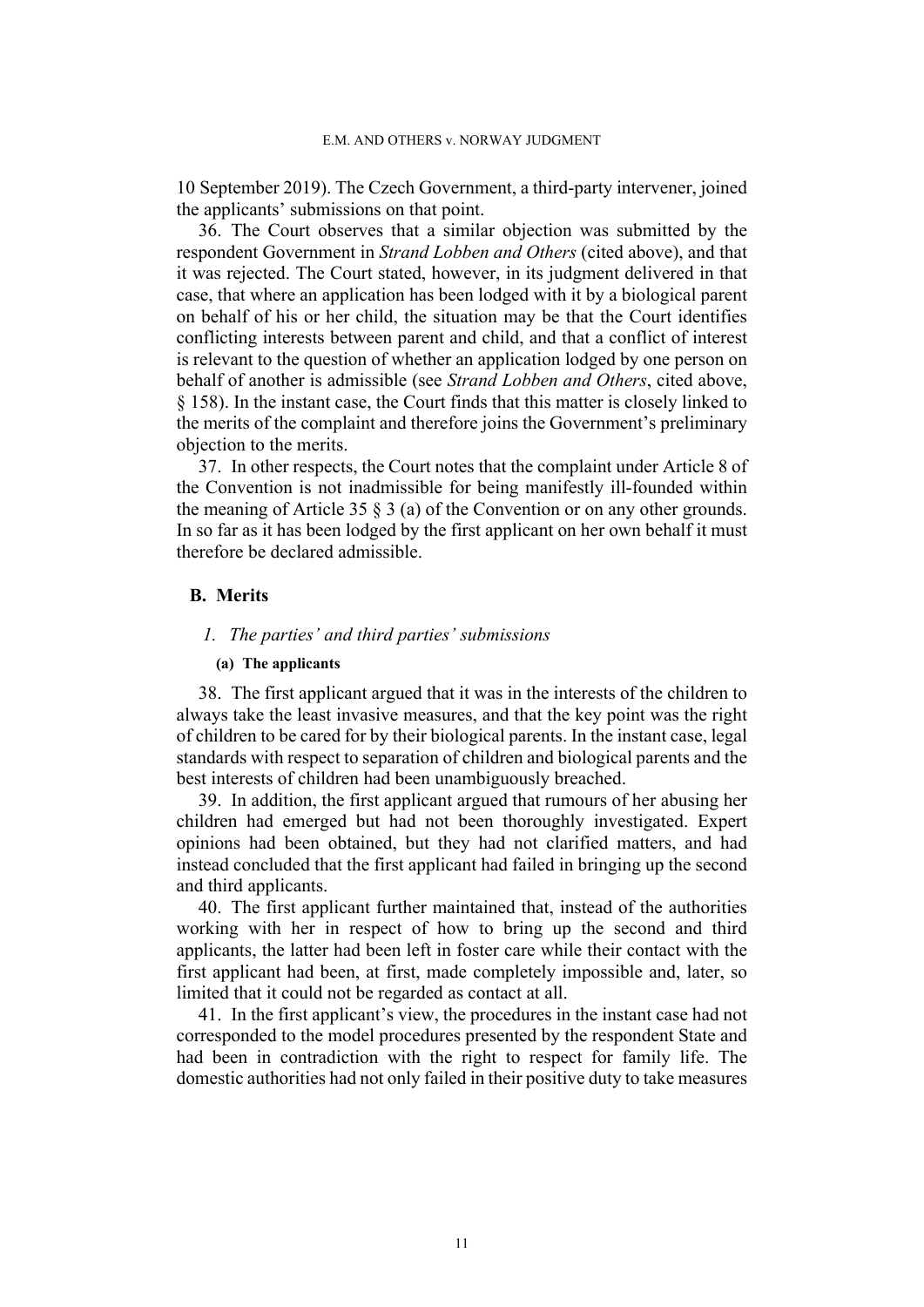to facilitate family reunification as soon as reasonably feasible, but had acted contrary to this duty.

42. The first applicant emphasised that the Court's general principles concerning the preserving of family ties had to be applied, *mutatis mutandis*, to the relationship between siblings.

#### **(b) The Government**

43. The Government submitted that relevant and sufficient reasons had been provided for the measures complained of. The District Court had conducted a thorough assessment where the first applicant's interests had also been taken into account, but where the combination of the children's special care needs, and their clear opinions and descriptions concerning possible contact with the first applicant had comprised the paramount reasons to uphold the care order and refuse contact rights.

44. Upon a careful assessment, the domestic authorities had found that the first applicant could not provide the children with the care they needed, even with assistance. The first applicant had also not shown any interest in cooperating with the child welfare services and had continued to show a lack of understanding of her deficiencies as a caregiver and the risks she posed to the second and third applicants. A considerable period of time – five years – had also passed since the children had been originally taken into public care and regular contact between them was assured.

45. As to the refusal of contact rights, the Government maintained that the child welfare services had initially taken measures to facilitate reunification of the applicants. They had provided supportive guidance for the first applicant at the early stage in connection with the contact sessions. When the ultimate goal of reunification had been abandoned, this had been in the best interests of the children. The Court should, in the Government's view, attach considerable importance to the children's own opinions on any form of contact with their parents in the light of their age and maturity at the time of the final judgment.

46. With regard to parental responsibilities, the Government argued that withdrawing the first applicant's parental responsibilities in respect of the two children had been well-founded in the specific circumstances of the case, including in particular the way in which the first applicant had exercised those responsibilities. The domestic authorities had emphasised the rightful protection of the children's privacy and the way in which the first applicant had used the media in violation of that privacy by way of extensive disclosures of private information about the children contrary to their expressed wishes.

47. The Government also submitted that the decision-making process had been fair and had afforded due respect to the applicants' rights. It emphasised that various specialists had been involved and that the children had had a spokesperson. The impugned measures had been based on all relevant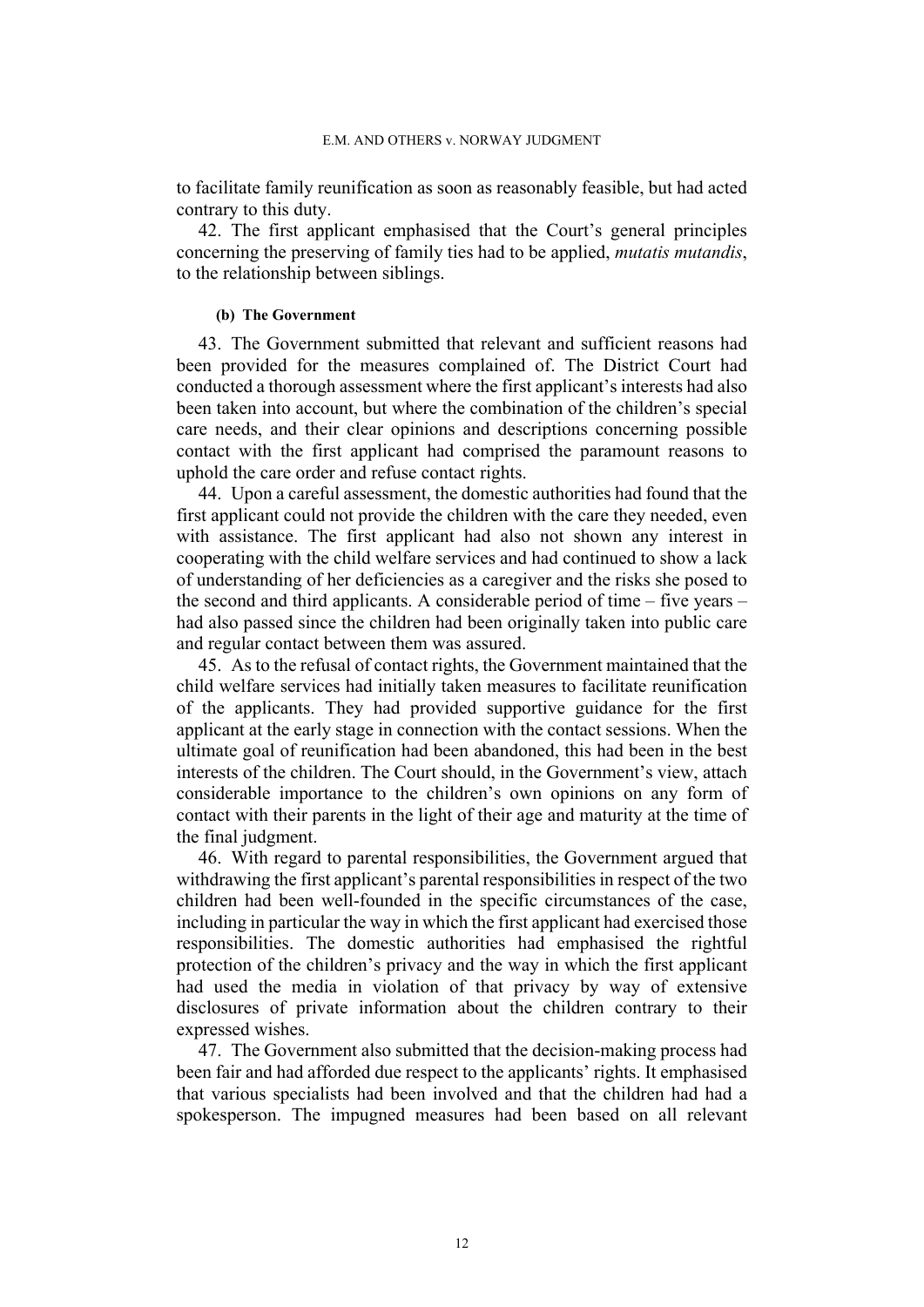considerations, and had been well justified and rooted in the best interests of the children.

### **(c) The third-party interveners**

48. The Czech Government submitted, among other things, that the biological family had not been provided with sufficient support with the aim of family reunification. While they were aware of the difficult situation of the first applicant and her children, the first applicant's parental responsibilities and contact rights should have been maintained; a suitable solution to the difficult family situation could have been found, but the authorities of the respondent State had not made any serious attempts in that direction. The positive obligations under Article 8 of the Convention had not been met.

49. The other third-party interveners – the Government of the Slovak Republic and the Ordo Iuris Institute for Legal Culture – primarily made submissions with regard to the general principles on the basis of which complaints about proceedings concerning childcare measures are to be examined. Ordo Iuris also made a comparative study of public childcare practices in Norway and Poland.

#### *2. The Court's assessment*

### **(a) Existence of an interference "prescribed by law" and pursuing a "legitimate aim"**

50. The Court observes that the case concerns proceedings in which the first applicant had applied for the care order in respect of her children, the second and third applicants, to be lifted, and the municipal child welfare services had applied for (i) the first applicant's parental responsibilities in respect of both children to be removed, (ii) the first applicant to be refused contact with the second applicant, and (iii) authorisation be given to the third applicant's foster parents to adopt him. The outcome of the proceedings was that (i) the care orders were not lifted in respect of either the second or the third applicant, (ii) the first applicant was refused the right to contact with either of them, and (iii) the first applicant's parental responsibilities in respect of both the second and the third applicants were withdrawn, while authorisation to adopt the third applicant, C, was refused.

51. The Court finds that it cannot be called into question that the relevant proceedings and the decisions taken in the course of those proceedings entailed an interference with the applicants' right to respect for their family life as guaranteed by Article 8 of the Convention. It further finds that the measures complained of were in accordance with the law, namely the Child Welfare Act of 1992 (see paragraph [31](#page-10-0) above), and pursued the legitimate aim of protecting the second and third applicants' "health or morals" and their "rights". The remaining question is whether the interference was "necessary in a democratic society" under the second paragraph of Article 8. As indicated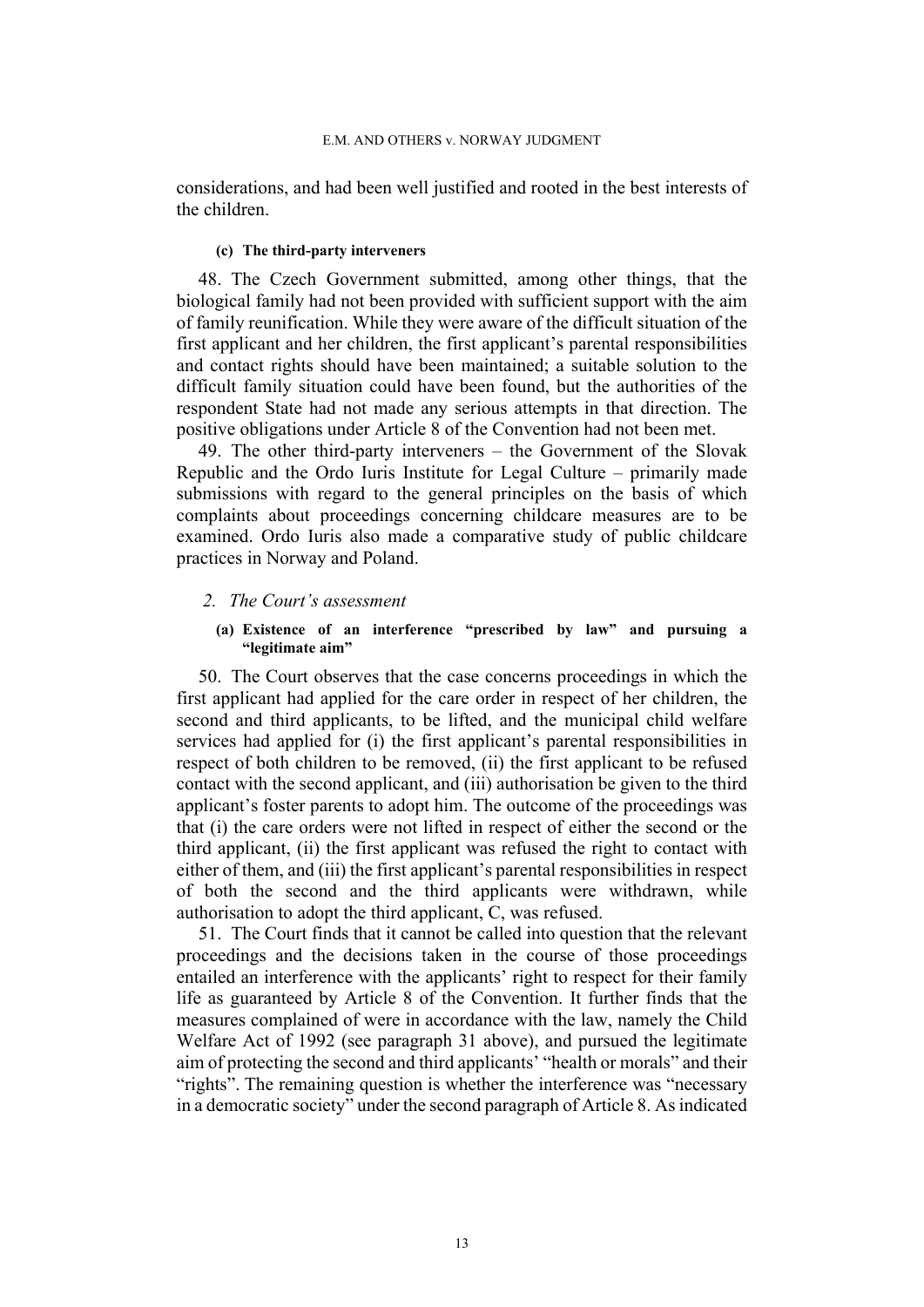above (see paragraph [36](#page-12-0)) the Court will examine whether there is a conflict of interest between the first applicant and the second and third applicants as a part of its examination of that question.

#### **(b) Necessity of the interference "in a democratic society"**

52. The Court notes that the general principles applicable to cases involving child welfare measures (including measures such as those at issue in the present case) are well established in the Court's case-law, and were extensively set out in *Strand Lobben and Others v. Norway* ([GC], no. 37283/13, §§ 202-13, 10 September 2019), to which reference is made. The principles have since been reiterated and applied in, *inter alia*, *K.O. and V.M. v. Norway* (no. 64808/16, §§ 59-60, 19 November 2019); *A.S. v. Norway* (no. 60371/15, §§ 59-61, 17 December 2019); *Pedersen and Others v. Norway* (no. 39710/15, § 60-62, 10 March 2020); *Hernehult v. Norway* (no. 14652/16, § 61-63, 10 March 2020); *M.L. v. Norway* (no. 64639/16, §§ 77-81, 22 December 2020); and *Abdi Ibrahim v. Norway* ([GC], no. 15379/16, § 145, 10 December 2021). For the purpose of the present analysis, the Court particularly emphasises the general principle that a care order should be regarded as a temporary measure, to be discontinued as soon as circumstances permit, and that any measures implementing temporary care should be consistent with the ultimate aim of reuniting the natural parents and the child if and when appropriate (see *Strand Lobben and Others*, cited above, §§ 207 and 208).

53. In applying those principles to the facts of this case, the Court notes, firstly, that the proceedings in question were extensive. When the District Court examined the case, its bench was composed of one professional judge, one lay person and one psychologist. It heard eighteen witnesses in a hearing over several days, where both parents were present with counsel and gave evidence. The children's views were obtained (see paragraph [15](#page-6-1) above). The District Court gave a detailed judgment (see paragraphs [16-](#page-6-0)[26](#page-9-0) above), and extensive proceedings had already been conducted by the County Social Welfare Board (see paragraph [14](#page-5-0) above). The Court does not find any basis for considering that the proceedings were not conducted in a satisfactory manner or were not accompanied by safeguards commensurate with the gravity of the interferences and the seriousness of the interests at stake (contrast, in particular, *Strand Lobben and Others*, cited above, § 225).

54. As the Court held in *Strand Lobben and Others*, cited above, § 203, in determining whether the measures complained of were necessary in a democratic society, the Court considers whether, in the light of the case as a whole, the reasons adduced to justify those measures were relevant and sufficient for the purposes of paragraph 2 of Article 8, whether they corresponded to a pressing social need and whether they were proportionate to the legitimate aim pursued. As regards the decisions taken by the District Court, which gave what became the final judgment on the merits, to continue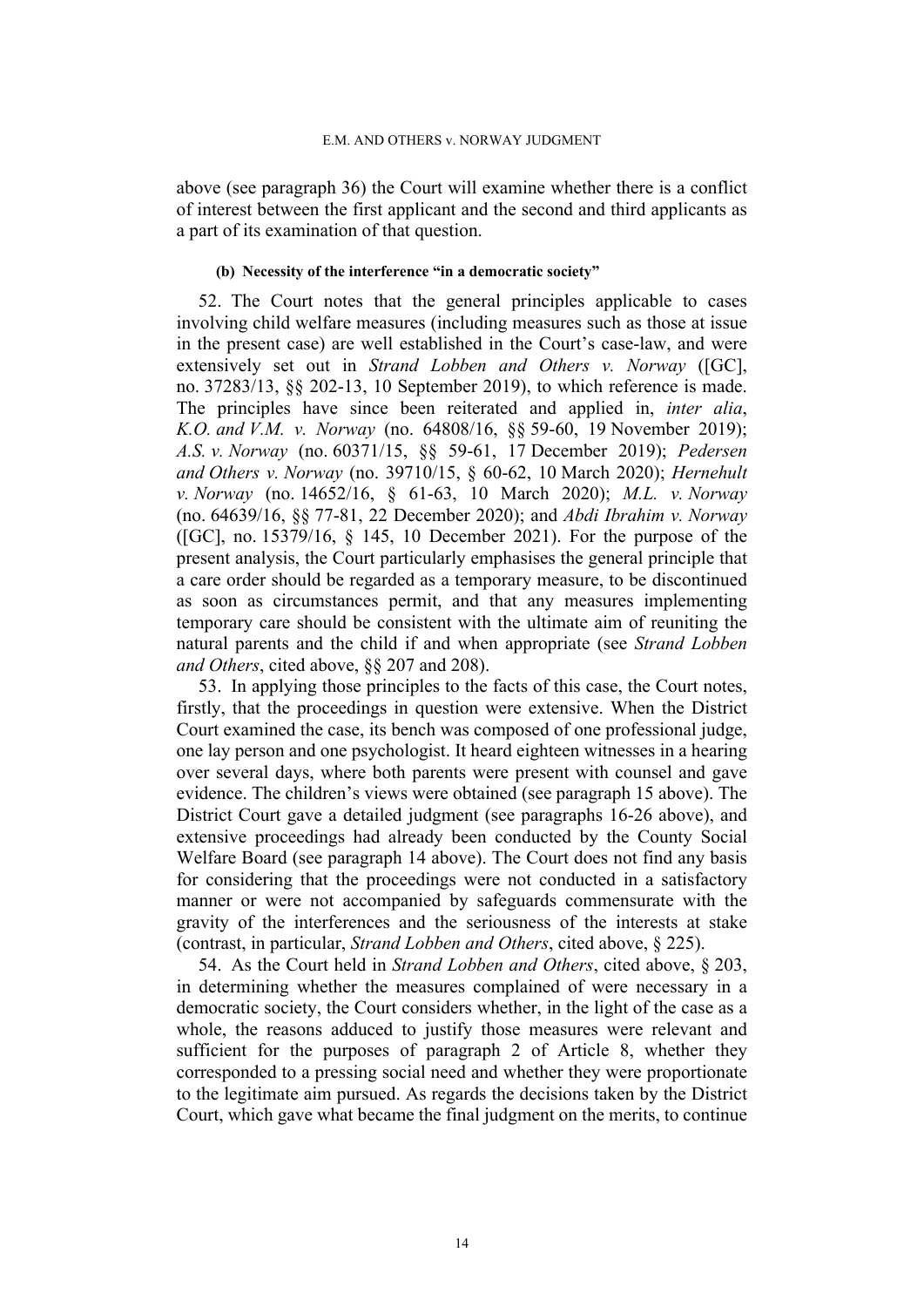the care order, refuse the first applicant contact rights, and withdraw her parental responsibilities in respect of the second and third applicants, the Court will examine all decisions in turn (see, similarly, for example *K.O. and V.M. v. Norway*, cited above), but keeps in mind that all three decisions are related and that the domestic authorities' decisions were intrinsically linked to how the child welfare case had proceeded until then (see, *mutatis mutandis*, *Hernehult*, cited above, § 64, and paragraph 60 below).

55. The Court reiterates that, as it has consistently held, in the case of imposition of public care restricting family life, a positive duty lies on the authorities to take measures to facilitate family reunification as soon as reasonably feasible. However, that positive duty is subject always to its being balanced against the duty to protect the best interests of the child (see *Strand Lobben and Others*, cited above, §§ 205 and 208). Before examining the decision to continue the care order and the related decisions, the Court considers it important to stress the circumstances pertaining between the adoption of the emergency care order on 20 May 2011 and the first decision of the District Court on 4 July 2012. During this period the domestic authorities were investigating not only child neglect but also serious allegations of physical and sexual abuse committed by one or both of the parents. The findings of the District Court and, later, the High Court in that regard are outlined in paragraphs 9-10 above. The Court notes that the 2016-decision to continue the care order in these circumstances was taken by the District Court, following a renewed assessment of all aspects of the case, on the basis of, *inter alia*, the first applicant's developed caring abilities, expert reports, reports from the children's domestic representative, B's physical reactions when the question of contact with the first applicant was raised and the first applicant's lack of understanding as to why he refused to meet her, and C's weak attachment to the first applicant (see paragraphs [16-](#page-6-0)[20](#page-7-0)  above). The District Court also took the children's own opinions into account as one of the relevant factors.

<span id="page-16-0"></span>56. Furthermore, the Court notes that the District Court carried out additional individual assessments on the basis of each child's situation in foster care. As to B specifically, the District Court found, for example, that he had developed positively while in foster care (see paragraph [16](#page-6-0) above). As to C specifically, it found among other things that removing him from his foster family would impose on him feelings of severe loss and profound grief (see paragraph [20](#page-7-0) above). The fact also remains that when the children had first been placed in foster care – in the course of the proceedings in 2011-2013 (see paragraphs [6-](#page-3-0)[11](#page-5-1) above), which fall as such outside the scope of the Court's jurisdiction in the instant case and in respect of which the Court has already declared an application from the first applicant inadmissible (see paragraph [12](#page-5-2) above) – the different levels of domestic authorities all found that they had been victims of abuse and violence in their home, though there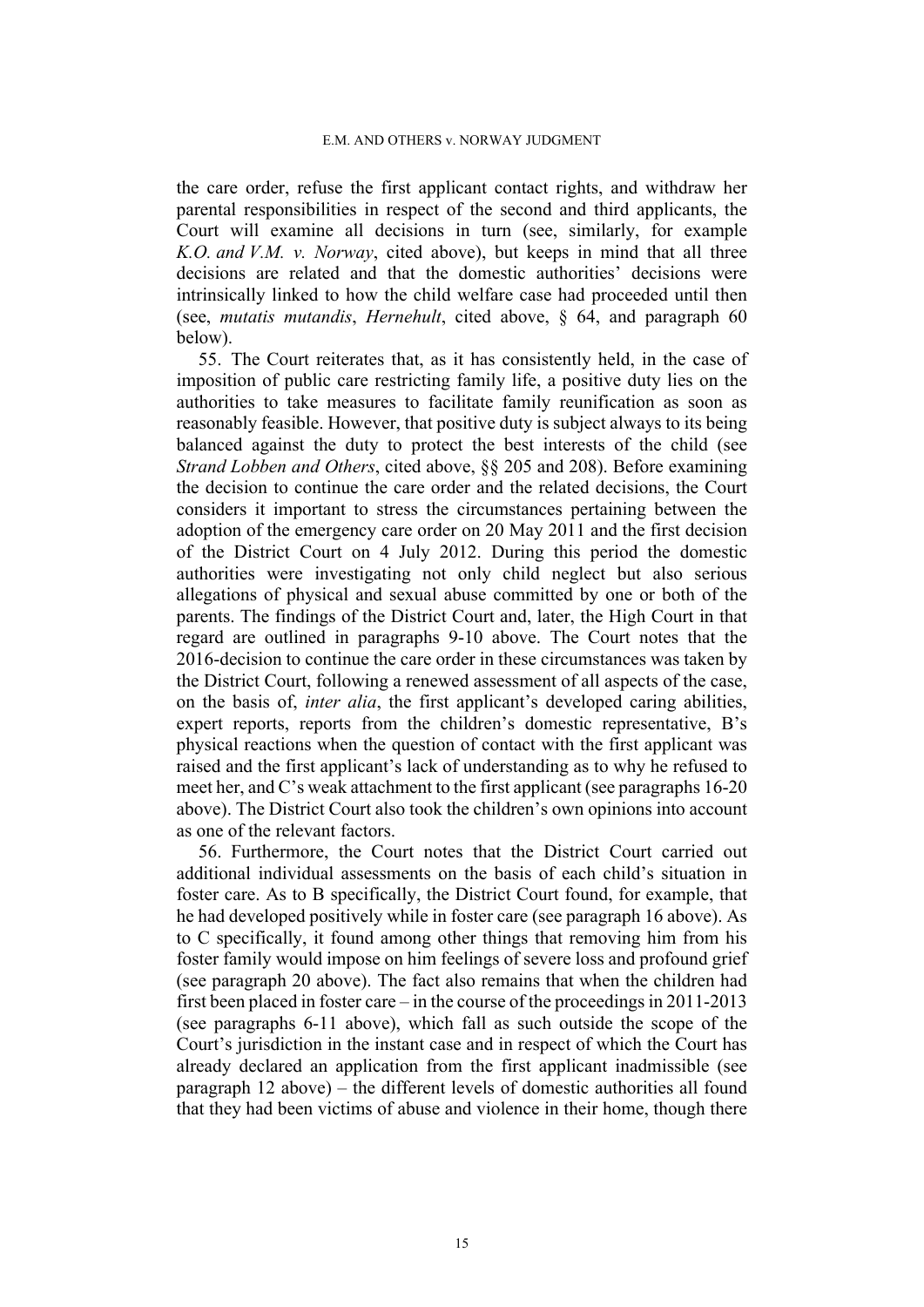were some variations in what the County Social Welfare Board, the District Court and the High Court had found proved, and what they considered necessary to decide on with regard to the establishment of facts (see paragraphs [7,](#page-3-1) [9](#page-4-0) and [10](#page-4-1) above). In particular with regard to B, the causes of his trauma were relevant to the decisions now brought before the Court (see, *inter alia*, paragraphs [16](#page-6-0) and [20](#page-7-0) above).

57. The Court considers that the District Court, in the above-mentioned decision, advanced both relevant and sufficient reasons falling within the wide margin of appreciation that is afforded to domestic authorities in respect of the necessity for care orders. Furthermore, as to the removal of the first applicant's parental responsibilities in respect of B and C, the Court is equally satisfied that the domestic authorities sufficiently demonstrated the necessity of those measures. It observes that the applicant had published or contributed to publishing sensitive information about the children on the Internet and in other media and that the removal of her parental responsibilities was a targeted decision made in order to prevent the applicant from continuing to spread sensitive personal information relating to the children (see paragraphs 14, [21](#page-8-0) and [25](#page-9-1) above). The Court takes into account that, unlike the measure that was at issue in the case of *Strand Lobben and Others* (cited above), which concerned a decision to replace foster care with adoption, neither the care order nor the decision to remove the first applicant's parental responsibilities in the instant case were irreversible or permanent. It notes the refusal to authorise the adoption of C and the domestic courts' awareness of and engagement with the Convention requirement to provide special and compelling reasons in relation to decisions which result in serious interferences with parental rights under Article 8 of the Convention (see paragraphs 22 and 24 above).

58. With regard to the specific issue of contact rights, the Court notes that the first applicant was not granted any right to contact with either of the children, the second and third applicants. Since she was thereby effectively deprived of any family life with them, it is incumbent on the Court to carry out a "stricter scrutiny" of whether the circumstances were so exceptional that measures to that effect were justified (see, for example, *Strand Lobben and Others*, cited above, § 211).

59. Nonetheless, the Court takes particular note of the children's own opinions and the degree and nature of their negative reactions to contact with the first applicant or to that topic being brought up. Those included, *inter alia*, B's physical reactions such as uncontrolled perspiration, his body starting to shake, his showing visible bodily anxiety, and what he had himself described as a feeling of pain in his whole body and in particular in the chest and throat. They also included C's agitation and anxiety, his trouble sleeping, his strong reactions and his defecating in his pants (see paragraphs [18](#page-7-1), [23](#page-8-1) and [26](#page-9-0) above). Against that background, the Court does not find that it has any basis in the specific circumstances of the case for considering that the District Court did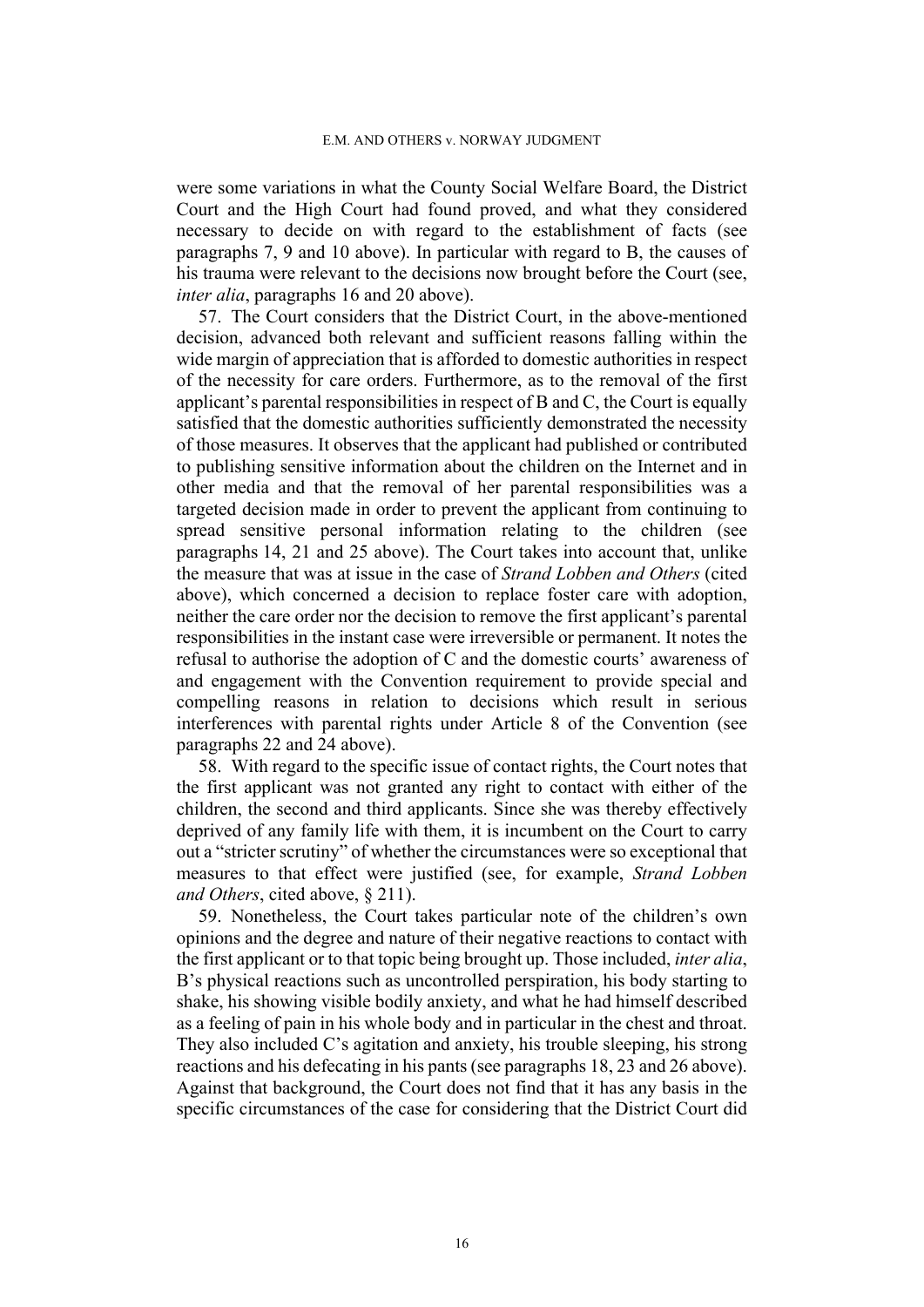not sufficiently justify its decision to refuse to give the first applicant contact rights in respect of the children at the time of its judgment. It reiterates that a parent cannot be entitled under Article 8 to have such measures taken as would harm the child's health and development (see, among many other authorities, *Strand Lobben and Others*, cited above, § 207) and observes that, under domestic law, biological parents may apply to have the contact rights decided anew when 12 months have passed (see paragraph 31 above). With regard to contact between the children, the Court takes note of the Government's information to the effect that they visit each other regularly.

60. The Court also takes into account that when the District Court in 2016 gave what was the final decision on the merits in the domestic proceedings complained about (see paragraphs [13-](#page-5-3)[30](#page-10-1) above), the children had been in foster care, initially on an emergency basis, since 2011 (see paragraph [6](#page-3-0)  above). The Court has emphasised that decisions such as those complained about in the instant case must be placed in context, which inevitably means that it must to some degree have regard to the former proceedings and decisions relating to the care of the children in question (see, for example, *Strand Lobben and Others*, cited above, § 148), and that it is relevant in a case such as the present one whether the competent domestic authorities have considered from the very outset all the relevant requirements of Article 8 of the Convention (see *M.L. v. Norway*, no. 64639/16, § 98, 22 December 2020). The fact also remains that the Court, in respect of the respondent State in several recent judgments, has expressed concerns with regard to the justifications given in relation to the establishment of particularly restrictive contact regimes based on conclusions already reached when the children have been taken into care, to the effect that the care orders are likely long term (see *Strand Lobben and Others*, §§ 221 and 225; *K.O. and V.M. v. Norway*, cited above, §§ 67-71; *Pedersen and Others*, cited above, §§ 67-69; and *M.L. v. Norway*, cited above, §§ 92-94).

61. However, as concerns that aspect of the instant case, the Court reiterates that when the children had first been placed in foster care, that was based on findings concerning violence and abuse in the home (see paragraphs [7](#page-3-1), [9](#page-4-0) and [10](#page-4-1) above; see also paragraph [56](#page-16-0) above). The County Social Welfare Board at the time nonetheless did not rule out that the circumstances could change so that the first applicant could regain care of the children (see paragraph 7 above). Moreover, the High Court granted leave to appeal on the issue of contact rights specifically, and carried out a lengthy assessment in which it took account not only of its consideration that the case would be a matter of long-term fostering for the children, but also, *inter alia*, the children's views, their experiences and their reactions to contact at the time (see paragraph [10](#page-4-1) above). The Court also observes that matters relating to willingness to cooperate impacted on the implementation of the care order and the decision on contact rights at the time of the original care order proceedings (see, *inter alia*, paragraph 11 above).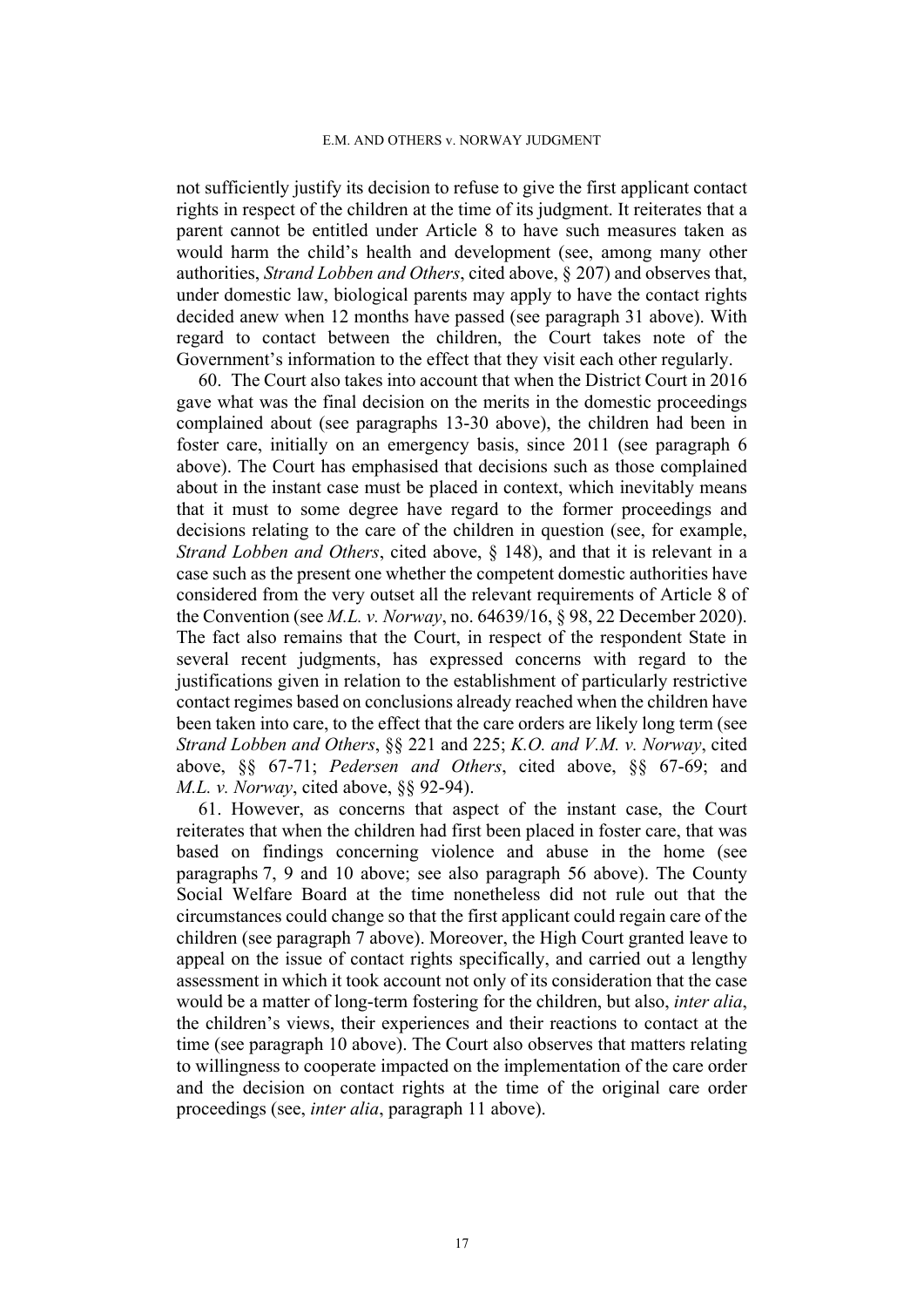62. In the light of the above, the Court does not find that it has any basis for considering that there were any shortcomings in the initial care order proceedings that may have affected the proceedings complained about, or that placing the decision on contact rights taken in 2016 in its context in any other manner can lead the Court to conclude that the domestic authorities have not shown that it was justified in the best interests of the children. It is clear from the domestic proceedings that considerable attention was paid to the question of maintaining, to the extent possible, the mother-child relationship, albeit with the children's best interest always remaining paramount (see paragraphs 10, 16-19 and 22-23 above).

#### **(c) Conclusion**

63. On the basis of its above examination of the necessity of the totality of the interference with the first applicant's right to respect for her family life and the case as a whole, the Court concludes that there has been no violation of Article 8 with regard to her.

64. As regards the first applicant's standing to complain on behalf of the two children, a question joined to the merits (see paragraph 36 above), the Court reiterates its existing case-law to the effect that, in principle, minors can apply to the Court even, or indeed especially, if they are represented by a parent who is in conflict with the authorities and criticises their decisions and conduct as not being consistent with the rights guaranteed by the Convention. In such cases, the standing as the natural parent suffices to afford him or her the necessary power to apply to the Court on the child's behalf, too, in order to protect the child's interests (*Iosub Caras v. Romania*, no. 7198/04, § 21, 11 December 2006, and the further detailed references therein). In *Strand Lobben and Others*, cited above, § 157, the Court held that the key criterion for the Court in relation to questions of *locus standi* is the risk that children's interests might not be brought to its attention and that they would be denied effective protection of their Convention rights. However, where an application has been lodged before it by a biological parent on behalf of his or her child, the situation may nonetheless be that the Court identifies conflicting interests between parent and child (see *Strand Lobben and Others*, cited above, § 158). Unlike in other recent cases involving the respondent State in which no conflict of interests was found (see, for example, *Pedersen and Others*, cited above, § 45), the Court considers that in a case such as this where serious joint parental child neglect has occurred and the care order was issued on the basis of concerns relating to the applicant mother having failed to protect the children she seeks to represent before it from abuse they had suffered in their home, such a conflict may clearly arise. Finally, it notes that at domestic level a representative was appointed for the minor children in the proceedings. The representative spoke with the children in person and gave evidence before the domestic authorities (see, *inter alia*, paragraphs 14, 15 and 18 above).